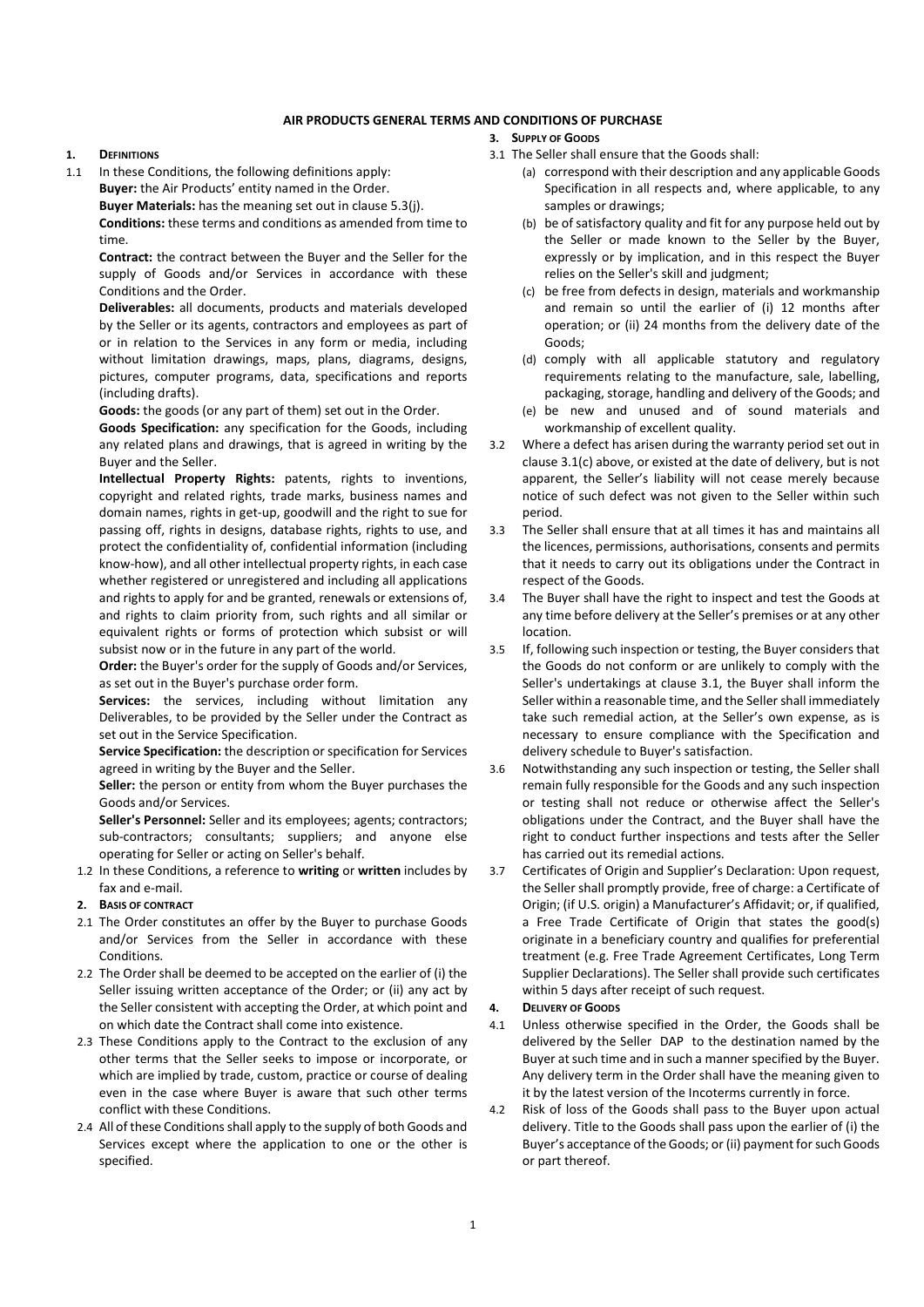- 4.3 All deliveries are to be made as specified in the Order, and where no specification is given, then at such time and as specified by the Buyer. Immediately upon shipment, the Seller is to provide shipping information to the Buyer's Purchasing Department advising detailed packing list and complete shipping and routing information. Acceptance of any part of the Order shall not bind the Buyer to accept future shipments, nor deprive it of the right to return goods already accepted in accordance with the Contract.
- 4.4 The Goods and all required or necessary documentation shall be completed and delivered at the time(s) specified in, and otherwise in accordance with, the Order. The Seller shall not (i) deliver any part of the Goods before the specified delivery date or (ii) partially ship the Goods, unless the Buyer agrees in writing. The Seller shall inform the Buyer immediately, in writing, if it becomes apparent that the specified delivery date will not, or is unlikely to, be met.
- 4.5 The Seller shall ensure that the Goods are properly packed and secured in such manner as to enable them to reach their destination in good and sound condition. The cost of protection and packing, transportation or storage is deemed included in the purchase price unless expressly agreed otherwise in the Order. Any specific packing specifications or requirements will be stated in the Order or its attachments.
- 4.6 All packing material shall be deemed to be non-returnable unless otherwise stated in the Order. Any return of such packing material to the Seller shall be returned at the Seller's cost.
- 4.7 The Seller shall notify the Buyer of all product defects and nonconformances that could result in a failure of a component resulting in an unsafe operating condition or in any other inconsistency or non-compliance with the specifications, specified performance or with the intended use thereof. Notification shall include, at a minimum, a clear description of the defect including all parts affected, serial numbers, part numbers, quantity, date delivered and Order number. The Seller shall document a proposed a remedy to the defect including the repair, test, inspection requirements, estimated cost and time to perform the repair.

### 5. SUPPLY OF SERVICES

- 5.1 The Seller shall from the date set out in the Order and for the duration of the Contract provide the Services to the Buyer in accordance with the terms of the Contract.
- 5.2 The Seller shall meet any performance dates for the Services specified in the Order or otherwise notified to the Seller by the Buyer.
- 5.3 In providing the Services, the Seller shall:
	- (a) co-operate with the Buyer in all matters relating to the Services, and comply with all instructions of the Buyer;
	- (b) perform the Services with the best care, skill and diligence in accordance with best practice in the Seller's industry, profession or trade;
	- (c) use personnel who are suitably skilled and experienced to perform tasks assigned to them, and in sufficient number to ensure that the Seller's obligations are fulfilled in accordance with the Contract;
	- (d) ensure that the Services and Deliverables will conform with all descriptions and specifications set out in the Service Specification, and that the Deliverables shall be fit for any purpose held out by the Seller or made known to the Seller by the Buyer expressly or by implication, and in this respect the Buyer relies on the Seller's skill and judgment;
	- (e) provide all equipment, tools and vehicles, materials and such other items as are required to provide the Services;
- (f) use the best quality goods, materials, standards and techniques, and ensure that the Deliverables, and all goods and materials supplied and used in the Services or transferred to the Buyer, will be free from defects in manufacture, workmanship, installation and design;
- (g) obtain and at all times maintain all necessary licences and consents, and comply with all applicable laws and regulations;
- (h) observe all health and safety rules and regulations and any other security requirements that are applicable at any of the Buyer's premises;
- (i) upon the request of the Buyer, promptly remove from the Buyer's premises or from Buyer's client's premises or from any involvement with the Services any personnel, subcontractors or agents of the Seller who, in Buyer's reasonable opinion, are unsuitable; and
- (j) hold all materials, equipment and tools, drawings, specifications and data supplied by the Buyer to the Seller (Buyer Materials) in safe custody at its own risk in a separate designated area, maintain the Buyer Materials in good condition until returned to the Buyer, and not dispose or use the Buyer Materials other than in accordance with the Buyer's written instructions or authorisation. Seller expressly agrees that notwithstanding the provisions of any applicable law, the Seller shall be prohibited from withholding any Buyer Materials against any alleged debt of Buyer.

#### 6. REMEDIES

- 6.1 If the Seller fails to perform the Services in accordance with the Contract, the Buyer shall, without limiting its other rights or remedies under the Contract or in law, have one or more of the following rights:
	- (a) to require the Seller to re-perform the Services free of charge and immediately following such requirement;
	- (b) to terminate the Contract with immediate effect by giving written notice to the Seller;
	- (c) to refuse to accept any subsequent performance of the Services which the Seller attempts to make;
	- (d) to recover from the Seller any costs incurred by the Buyer in obtaining substitute services;
	- (e) where the Buyer has paid in advance for Services that have not been provided by the Seller, to have such sums refunded by the Seller; and
	- (f) to be indemnified by the Seller for any additional costs, loss, damages or expenses incurred or suffered by the Buyer which are in any way attributable to the Seller's failure to perform the Services in accordance with the Contract.
- 6.2 If the Goods are not delivered by the applicable date, the Buyer may, without prejudice to any other rights or remedies that it may have, at its sole option, claim or deduct five per cent of the price of the Goods for each week's delay in delivery by way of liquidated damages, up to a maximum of fifty per cent of the total price of the Goods.
- 6.3 If any Goods are supplied that are not in accordance with the Contract then, without limiting its other rights or remedies under the Contract or in law, the Buyer shall be entitled, in its sole option:
	- (a) to reject the Goods (in whole or in part) whether or not title has passed and to return them to the Seller at the Seller's own risk and expense;
	- (b) to terminate the Contract with immediate effect by giving written notice to the Seller;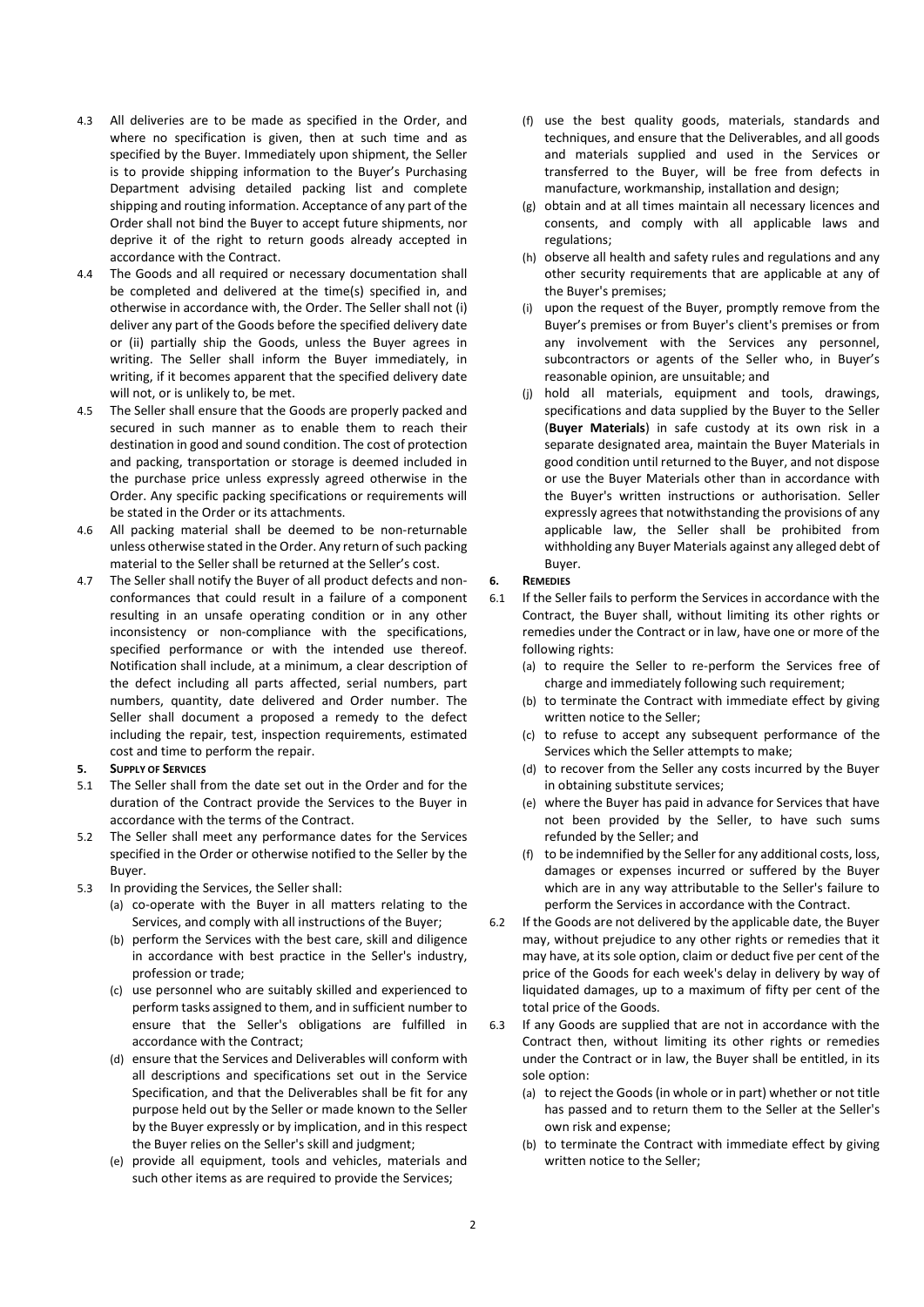- (c) to require the Seller to repair or replace as Buyer may see fit at its exclusive discretion, at the Seller's cost, the rejected Goods within 7 days, or to provide a full refund of the price of the rejected Goods (if paid);
- (d) to refuse to accept any subsequent delivery of Goods which the Seller attempts to make;
- (e) to recover from the Seller any expenditure incurred by the Buyer in obtaining substitute goods; and
- (f) to be indemnified by the Seller for any additional costs, losses, damages or expenses incurred or suffered by the Buyer arising from the Seller's failure to supply Goods in accordance with the Contract.
- 6.4 These Conditions shall extend to any substituted or remedial services and/or repaired or replacement goods supplied by the Seller.

### 7. PRICE AND PAYMENT

- 7.1 The price for the Goods and/or Services shall be the price set out in the Order and, unless expressly stated otherwise, shall be deemed to include any and all taxes arising from the design, manufacture, transport, delivery and sale of the Goods and/or Services, including without limitation, taxes, duties, fees, excises, assessments and similar governmental charges howsoever described and howsoever denominated imposed by any governmental entity having jurisdiction over the transactions contemplated by the Order. Such taxes, duties, etc. whether they are part of the price or are separately stated in the Order shall be separately stated on any invoice submitted by the Seller to the Buyer. If the Buyer furnishes the Seller with an exemption certificate, or any other similar proof of exemption, with respect to any tax, duty, etc. then the Seller shall not include such tax on the invoice. Failure to comply with this requirement will result in the Seller's invoice being rejected.
- 7.2 The price for the Goods shall be inclusive of the costs of packaging, insurance and carriage of the Goods. The price for the Services shall be the full and exclusive remuneration of the Seller in respect of the performance of the Services unless agreed otherwise in writing by the Buyer.
- 7.3 Payments will be made into Seller's account as specified in the Order and on such payment terms provided therein.
- 7.4 The Seller shall maintain complete and accurate daily records of the time spent and materials used by the Seller in providing the Services, and the Seller shall allow the Buyer to inspect such records at all times upon request.
- 7.5 The Buyer may suspend or withhold payment of any disputed or insufficiently documented amounts included in any invoice. The Buyer may also at any time, without limiting any of its other rights or remedies, set off any liability of the Seller to the Buyer against any liability of the Buyer to the Seller, whether either liability is present or future, liquidated or unliquidated, and whether or not either liability arises under the Contract. Notwithstanding the provisions of any applicable law, the Seller shall be prohibited from offsetting any amounts allegedly or actually owed to it by the Buyer against any of the amounts it may owe Buyer according to the provisions of the Contract.

# 8. INTELLECTUAL PROPERTY RIGHTS

8.1 In respect of the Goods and any goods that are transferred to the Buyer as part of the Services under the Contract, including without limitation the Deliverables or any part of them, the Seller warrants that it has full clear exclusive and unencumbered title to all such items, and that at the date of delivery of such items to the Buyer, it will have full and

unrestricted rights to sell and transfer all such items to the Buyer.

- 8.2 The Seller assigns to the Buyer, with full title guarantee and free from all third party rights, all Intellectual Property Rights in the products of the Services, including for the avoidance of doubt the Deliverables.
- 8.3 The Seller shall, promptly at the Buyer's request, do (or procure to be done) all such further acts and things and the execution of all such other documents as the Buyer may from time to time require for the purpose of securing for the Buyer the full benefit of the Contract, including all right, title and interest in and to the Intellectual Property Rights assigned to the Buyer in accordance with clause 8.2.
- 8.4 All Buyer Materials are the exclusive property of the Buyer.

### 9. INDEMNITY

- 9.1 The Seller warrants that the manufacture, supply or use of the Goods, or receipt, use or supply of the Services will not infringe or contribute to the infringement of a third party's Intellectual Property Rights and agrees to defend, indemnify and hold harmless the Buyer, its successors, assigns, customers and users of the Goods against any claim, demand, loss and costs, including attorneys' fees and other legal costs, arising out of such infringement; and after notice of any infringement the Seller shall defend, at its own expense, any claims at law or in equity arising therefrom.
- 9.2 The Seller shall keep the Buyer and its employees, officers, agents, customers and successors and assigns indemnified against all liabilities, costs, expenses, damages and losses (including but not limited to costs for its own employees, attorneys' fees and other legal costs) suffered or incurred by the Buyer as a result of or in connection with personal injury, death or damage due to (a) Goods and or Services that do not meet the applicable Specifications; (b) any breach by the Seller or its suppliers or subcontractors of the Contract (including late delivery of Goods or performance of Services); or (c) any negligence, wilful default or wrongful act or omission of the Seller or its suppliers or subcontractors.
- 9.3 The Seller declares that the Contract is based upon the fundamental premise that none of Seller's Personnel is or shall be deemed in the future to be an employee of the Buyer, and that Seller alone is and shall remain at all times solely responsible for the timely and full compliance with any provision of any applicable law, extension order, personal or collective agreements, concerning Seller's Personnel's engagement or its termination, including but not limited to the payment of salaries and social benefits and contributions and any other payment or benefit that may be due to Seller's Personnel at any time, paying any related applicable taxes or other mandatory payments, and compliance with all applicable regulation including but not limited to all applicable health and safety requirements. Without prejudice to the foregoing, the Buyer shall be entitled to (but not required to) run routine or immediate inspections to ensure Seller's compliance with the foregoing. The Seller shall keep the Buyer and its employees, officers, agents, customers and successors and assigns indemnified against all liabilities, costs, expenses, damages and losses (including but not limited to costs for its own employees, attorneys' fees and other legal costs) suffered or incurred by the Buyer as a result of or in connection with any failure of the Seller to comply fully with the foregoing.

9.4 This clause 9 shall survive termination of the Contract.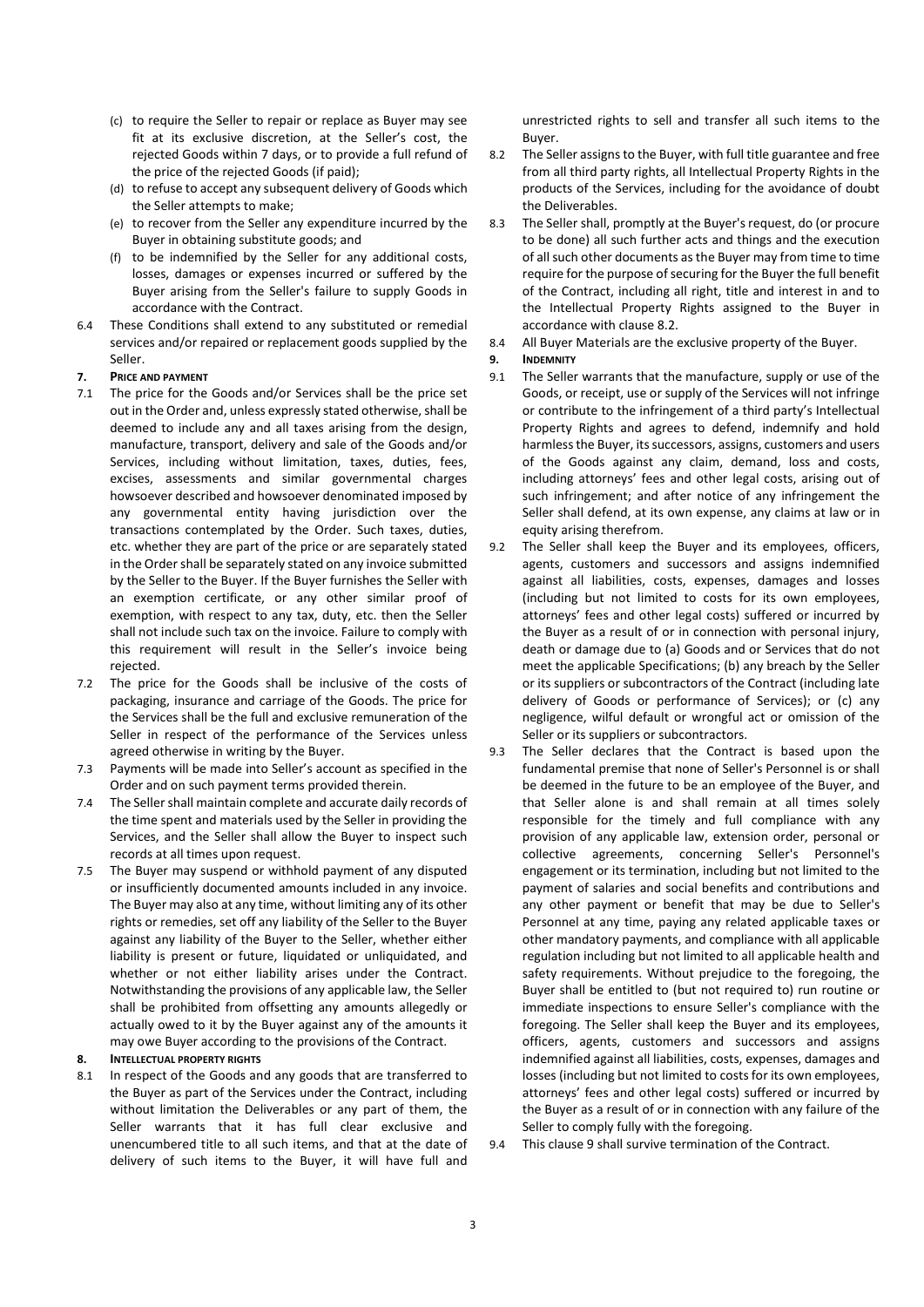# 10. INSURANCE

- 10.1 During the term of the Contract and for a period of 12 months thereafter, the Seller shall maintain in force, with a reputable insurance company, professional indemnity insurance, product liability insurance and public liability insurance, as appropriate, to cover the liabilities that may arise under or in connection with the Contract, and shall, at the Buyer's request, produce the confirmation of insurance giving details of cover in a form satisfactory to Buyer.
- 10.2 The Buyer shall be made additional insured or otherwise covered under an indemnity to principals clause in the below Public Liability insurance and shall be given 30 days' notice in the event of cancellation or non-renewal of any policy. A waiver of subrogation in favour of the Buyer shall be obtained from Employers Common Liability and Workmen's Compensation insurer.
- 10.3 When performing Services at the Buyer's premises, the Seller shall have in force the following insurances which shall indemnify the Buyer against any claim for which the Seller may be legally liable under the Contract:
- (a) Employers Common Liability Insurance and Workmen's Compensation;
- (b) Public Liability insurance for minimum sum insured U.S. Dollar 2,000,000 per occurrence; and as applicable
- (c) Automobile Liability Insurance for a combined single limit of liability of U.S. Dollar 1,000,000 per occurrence or higher as required by any applicable law.

### 11. CONFIDENTIALITY

- 11.1 The Seller shall not make use of drawings, specifications, data and other information furnished by the Buyer except in performance of the Order. Upon completion, cancellation or termination of the Order, the Seller shall promptly furnish to the Buyer all Deliverables and shall return to the Buyer all information furnished by the Buyer in connection with the Order and shall not retain or permit others to retain any reproduction or copy thereof. The Seller shall not disclose any Deliverable, information furnished by the Buyer or the Buyer's name to any third party and shall make no further use thereof, either directly or indirectly, without the Buyer's prior written consent, except in connection with the Order. The Seller shall not in any manner advertise, publish or use the fact that the Seller has provided, or contracted to provide, the Goods and/or Services ordered hereunder.
- 11.2 This clause 11 shall survive termination of the Contract.

### 12. TERMINATION

- 12.1 Without limiting its other rights or remedies, the Buyer may terminate the Contract, in whole or in part, at any time and for any reason by giving written notice to the Seller whereupon the Seller shall immediately cease all work under the Contract. The Buyer shall pay the Seller fair and reasonable compensation for any work in progress on the Goods or Services at the time of termination, but such compensation shall not include loss of anticipated profits or any consequential loss and shall never be greater than the price of the Goods or Services. At the Buyer's option, the Seller shall assign to the Buyer any outstanding suborders to the Buyer and the Buyer shall have the right to receive promptly all Deliverables and any Goods, all in their then current state of completion.
- 12.2 Without limiting its other rights or remedies, the Buyer may terminate the Contract without liability to the Seller, with immediate effect by giving written notice to the Seller if:
- (a) the Seller commits a fundamental breach of the terms of the Contract. Without exclusions of any other breaches which may be deemed fundamental under Article 6 of the Israeli Contracts Law (Remedies for a Breach of Contract) 1970 a breach of any provision of the following clauses of these Conditions shall be deemed a fundamental breach of the Contract for the purposes of this provision: Clauses 3, 4, 5, 6, 7, 8 and 9.
- (b) the Seller commits an ordinary (i.e., not fundamental) breach of any of the provisions of the Contract and fails to cure that breach within 5 days of receipt of notice in writing to do so.
- (c) the Seller commits an incurable non-negligible breach of any of the provisions of the Contract, including but not limited to any event in which any of Seller's representations or warranties (in the Contract or otherwise) has been found to be false or inaccurate.
- (d) the Seller repeatedly breaches any of the terms of the Contract in such a manner as to reasonably justify the opinion that its conduct is inconsistent with it having the intention or ability to give effect to the terms of the Contract; or
- (e) the Seller files a petition in bankruptcy or has such a petition filed against it or is subject to an insolvency proceeding or a proceeding giving protection against creditors, or if an order is issued appointing a receiver or trustee or a levy or attachment is made against a substantial portion of its assets, or if any assignment for the benefit of its creditors is made.
- 12.3 Termination of the Contract, however arising, shall not affect any of the parties' rights and remedies that have accrued as at termination. Clauses which expressly or by implication survive termination of the Contract shall continue in full force and effect.
- 12.4 On termination of the Contract for any reason, the Seller shall immediately deliver to the Buyer all Deliverables whether or not then complete, and return all Buyer Materials. If the Seller fails to do so, then the Buyer may enter the Seller's premises and take possession of them and Seller hereby gives its irrevocable permissions to the Buyer to do so and waives any claims it may have in connection therewith. Until they have been returned or delivered, the Seller shall be solely responsible for their safe keeping in a separate designated area and will not use them for any purpose not connected with the Contract.

### 13. COMPLIANCE

- 13.1 The Seller represents, warrants and covenants, on behalf of itself and the Seller Group (defined below):
- (a) Seller has read, understands and will comply with all Anti-Corruption Laws. "Anti-Corruption Laws" mean any applicable foreign or domestic anti-bribery and anticorruption laws, regulations, rules, or orders, as amended from time to time, and shall always include for purposes of the Contract the U.S. Foreign Corrupt Practices Act ("FCPA") and UK Bribery Act 2010 ("UKBA") as each may be amended irrespective of the location of any performance or nationality or residence of the parties.
- (b) No employee, officer, director, representative or agent of Seller, or of any of Seller's parents, subsidiaries, partners, or affiliates (collectively, the "Seller Group"), is a "Government Official or Entity". "Government Official or Entity" shall include any governmental, military, political or public international organisation or entity, or any department, subdivision, agency, or instrumentality of the same, including any state or government-owned or controlled business or entity, any political party, or any officer, employee or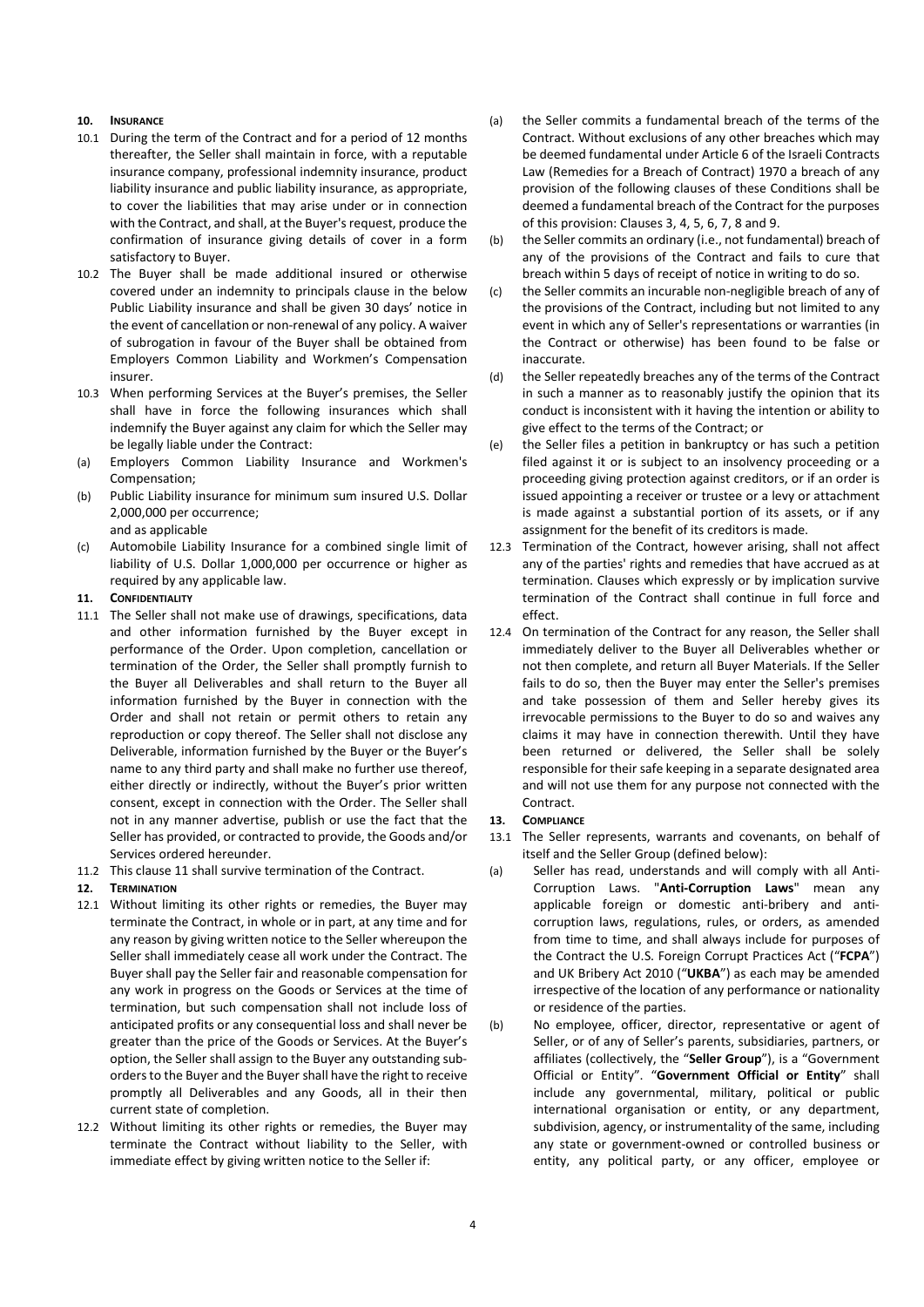candidate for office of any of the foregoing, or any person acting for or on behalf of any of the foregoing.

- (c) Seller Group has not and will not, directly or indirectly, pay, give, promise, or offer (or authorise any of the foregoing) any money, gifts or anything of value to any Governmental Official or Entity or to any other person, or accept or receive any money, gifts, or anything of value, for purposes of: obtaining or retaining business for or with, or directing business to, any person, including, without limitation, the Buyer; influencing any official act, decision or omission of any Government Official or Entity; inducing any Government Official or Entity to do or omit to do any act in violation of its lawful duty; or securing any improper advantage.
- (d) Except as previously disclosed by the Seller to the Buyer in writing, (i) there have been no accusations, allegations, claims, investigations, informal inquiries, indictments, prosecutions, charges, or other enforcement actions against the Seller Group relating to bribery, corruption, money laundering, fraud, obstruction of justice, racketeering, or any other legal or ethical violation, and (ii) Seller Group has never violated any Anti-Corruption Law or caused any other party to be in violation of any Anti-Corruption Law.
- (e) The Seller shall promptly notify the Buyer in writing in the event that any of the foregoing representations or warranties are not true or are no longer true, or in the event of a breach of any of the foregoing representations, warranties and covenants. Seller shall reaffirm compliance in writing if requested by the Buyer at any time.
- 13.2 The Seller will maintain financial books and records that timely, completely, fairly and accurately reflect in reasonable detail all financial transactions, in accordance with all applicable laws including the Anti-Corruption Laws, and shall maintain such books and records for at least seven years after the expiration or termination of the Contract, and the Seller agrees that the Buyer, or its outside auditors, shall be permitted upon request to audit the Seller's books, accounts, records and invoices and accompanying documentation for compliance with any applicable Anti-Corruption Laws. The Seller agrees to cooperate fully in any audit or in connection with any investigation regarding any potential violations of the Anti-Corruption Laws in connection with the Contract.
- 13.3 The Seller shall ensure that all members of the Seller Group comply with the covenants in this clause 13. The Seller additionally agrees that it shall "flow down", for the express benefit of the Buyer, all of the provisions in this clause 13 to any supplier or subcontractor of the Seller performing work in relation to the Contract. The Seller shall ensure that any such supplier or subcontractor agrees to comply with and be bound by the provisions of this Clause, and the Seller shall be liable to the Buyer for any violations, breach or non-compliance by any of Seller's suppliers or subcontractors.
- 13.4 The Seller understands and agrees that any misrepresentation, breach, or violation under this clause 13 shall constitute a fundamental breach of the Contract entitling the Buyer to terminate the Contract and to withhold further performance without prejudice to any other rights or remedies available under the Contract or at law or in equity. The Buyer may also suspend performance or withhold payments if it has a good faith belief that the Seller has violated, intends to violate, or may have violated any Anti-Corruption Laws. SELLER SHALL DEFEND, INDEMNIFY AND HOLD THE BUYER HARMLESS FROM AND AGAINST ANY CLAIMS, COSTS, LOSSES, PENALTIES OR DAMAGES OF ANY KIND, INCLUDING LEGAL FEES, ARISING

FROM OR RELATING TO ANY MISREPRESENTATION, VIOLATION OR BREACH BY SELLER OR ANY MEMBER OF THE SELLER GROUP OR ANY PERSON OR ENTITY ACTING ON THEIR BEHALF OF ANY OF THE PROVISIONS UNDER THIS SECTION.

- 13.5 The Seller undertakes to design, manufacture, transport, deliver and sell the Goods and Services in compliance with all applicable statues, law, regulations, codes, rules, ordinances and any other requirement of any governmental or quasigovernmental entity having jurisdiction over the Seller's performance of the Order or the country in which the Goods are to be used.
- 13.6 The Seller agrees to abide by the Buyer's Code of Conduct in its dealing with the Buyer. The Buyer's Code of Conduct is available at www.airproducts.com/codeofconduct.
- 13.7 The Seller shall abide by the Buyer's Human Rights Policy (available at a state of  $\overline{a}$  at a state of  $\overline{a}$  at a state of  $\overline{a}$  at a state of  $\overline{a}$  at a state of  $\overline{a}$  at a state of  $\overline{a}$  at a state of  $\overline{a}$  at a state of  $\overline{a}$  at a state of  $\overline{a}$  at a

https://www.airproducts.com/company/governance/commit ment-to-ethical-business/human-rights) and all applicable national laws and international treaties concerning human rights, labour rights, and human trafficking and slavery. Consistent with the United Nations Universal Declaration of Human Rights and the International Labour Organization's Declaration on Fundamental Principles and Rights at Work, the Seller shall endeavour to prevent, mitigate, and account for the impacts of its activities in connection with the transactions contemplated by the Contract on the human rights of individuals directly or indirectly affected by their supply chains. The Buyer reserves the right to conduct a due diligence review to confirm the Seller's compliance with this Section 13.7. The Seller shall cooperate with any reasonable due diligence requests of the Buyer. If the Buyer is not satisfied that the Seller is in compliance with this Section 13.7, the Buyer reserves the right to suspend or terminate the Contract. The Buyer does not assume a duty under this Section 13.7 to monitor the Seller including, without limitation, for compliance with laws or standards regarding working conditions, pay, hours, discrimination, forced labour, or child labour.

- 13.8 The Seller warrants that it shall comply at all times with its obligations under applicable Privacy Laws in any specific country. In cases where Buyer deems it reasonably necessary given the nature of the contractual relationship between the parties, the Seller will enter into a data protection agreement in a form prescribed by Buyer.
- 13.9 The Seller represents and warrants that (i) the Seller has conducted a review of the goods or materials to be sold hereunder to determine if any of them contain Conflict Minerals (as defined herein, "CM"), (ii) the Seller maintains a due diligence program with respect to CM and has conducted due diligence on the country of origin of any CM in the goods or materials sold hereunder, and (iii) the goods or materials sold hereunder do not contain CM, except as has been disclosed in writing by the Seller to the Buyer on a current version of the Conflict Minerals Reporting Template ("CMRT") provided by the Responsible Minerals Minerals Initiative, http://www.responsiblemineralsinitiative.org. The Seller shall provide prompt written notice to the Buyer in the event of any change with respect to the foregoing representations and warranties and shall provide an updated CMRT promptly in the event of any such change and, in any event, each March 1 during the term of the Contract. Notices and CMRT(s) shall be sent to Air Products and Chemicals, Inc., 7201 Hamilton Blvd., Allentown PA 18195, Attn: Corporate Secretary. The Seller shall "flow down" the requirements of this paragraph to its vendors,